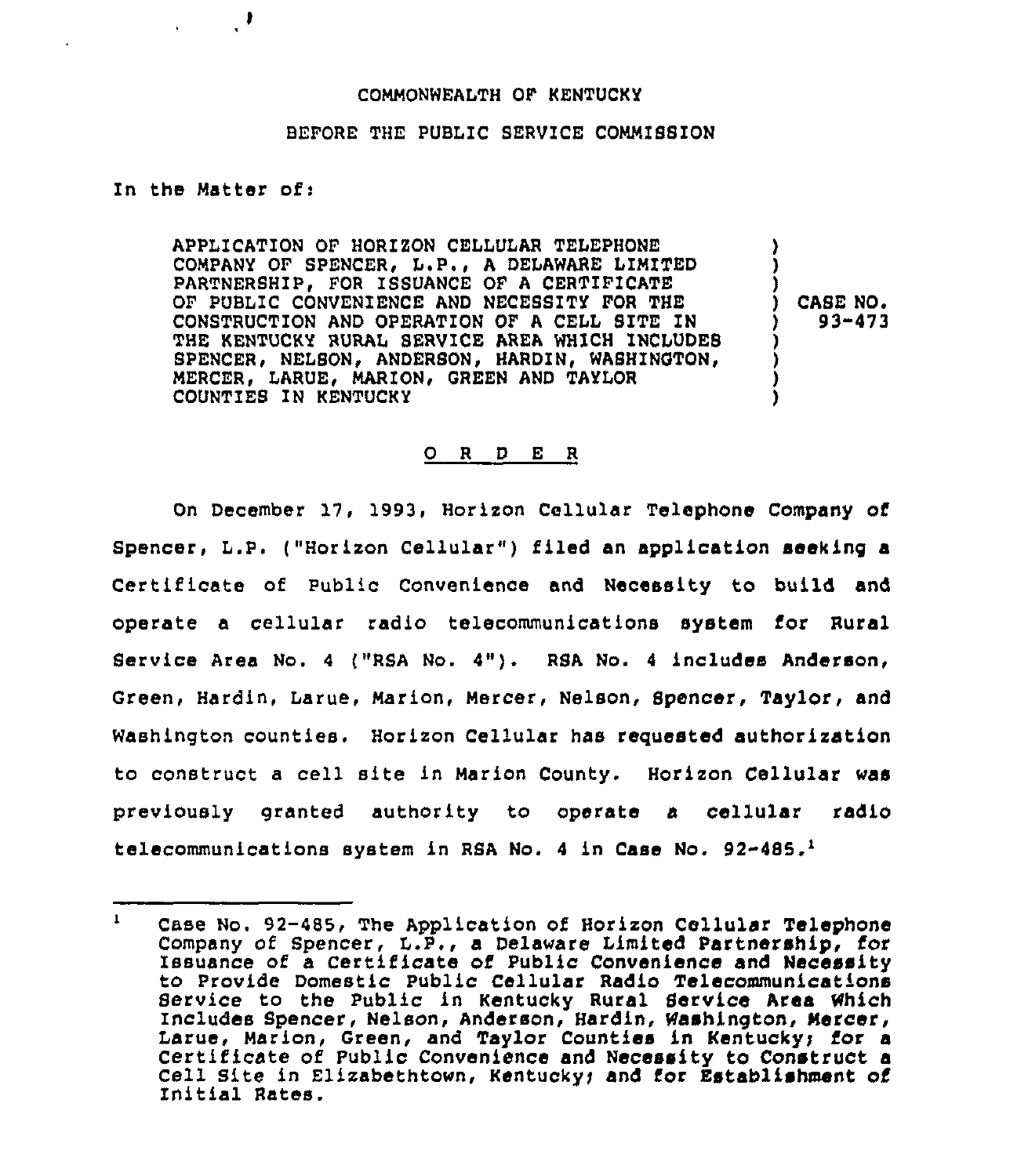The proposed cell site consists of 315-foot or less guyed antenna tower to be located approximately <sup>4</sup> miles south ot lebanon, Kentucky, south of 0.8. Highway 68, north of Ky. Highway 208, Marion County, Lebanon, Kentucky ("the Lebanon cell site"). The coordinates for the Lebanon gell site are North Latitude  $37^{\circ}$   $31^{\circ}$ 14" by West Longitude 85° 16' 14".

 $\mathbf{r} = \mathbf{r} \times \mathbf{r}$  , where

 $\ddot{\phantom{1}}$ 

Horixon Cellular has provided information regarding the structure of the tower, safety measures, and antenna design criteria for the Lebanon cell site. Based upon the application, the design of the tower and foundation appears to meet the criteria of the Building Officials and Code Administrators International, Inc. National Building Code with reterenae to earthquakes, winds, and tornadoes.

Pursuant to  $KRB = 100.324(1)$ , the Lebanon cell site's construction fs exempt from local xonfng ordfnanaas. Horixon Cellular has tiled applications with the Federal Aviation Administration {"pAA"), and the Kentucky Airport Zoning Commission ("KAZC") seeking approval for the construction and operation of the Lebanon cell site. These applications are still pending.

Horizon Cellular has filed notices verifying that each property owner or resident within 500 feet of the Lebanon cell site has been notified of the pending construction. The notice solicited any comments and informed the property owners or residents of their right to intervene. To date, no intervention requests have been received.

$$
-2-
$$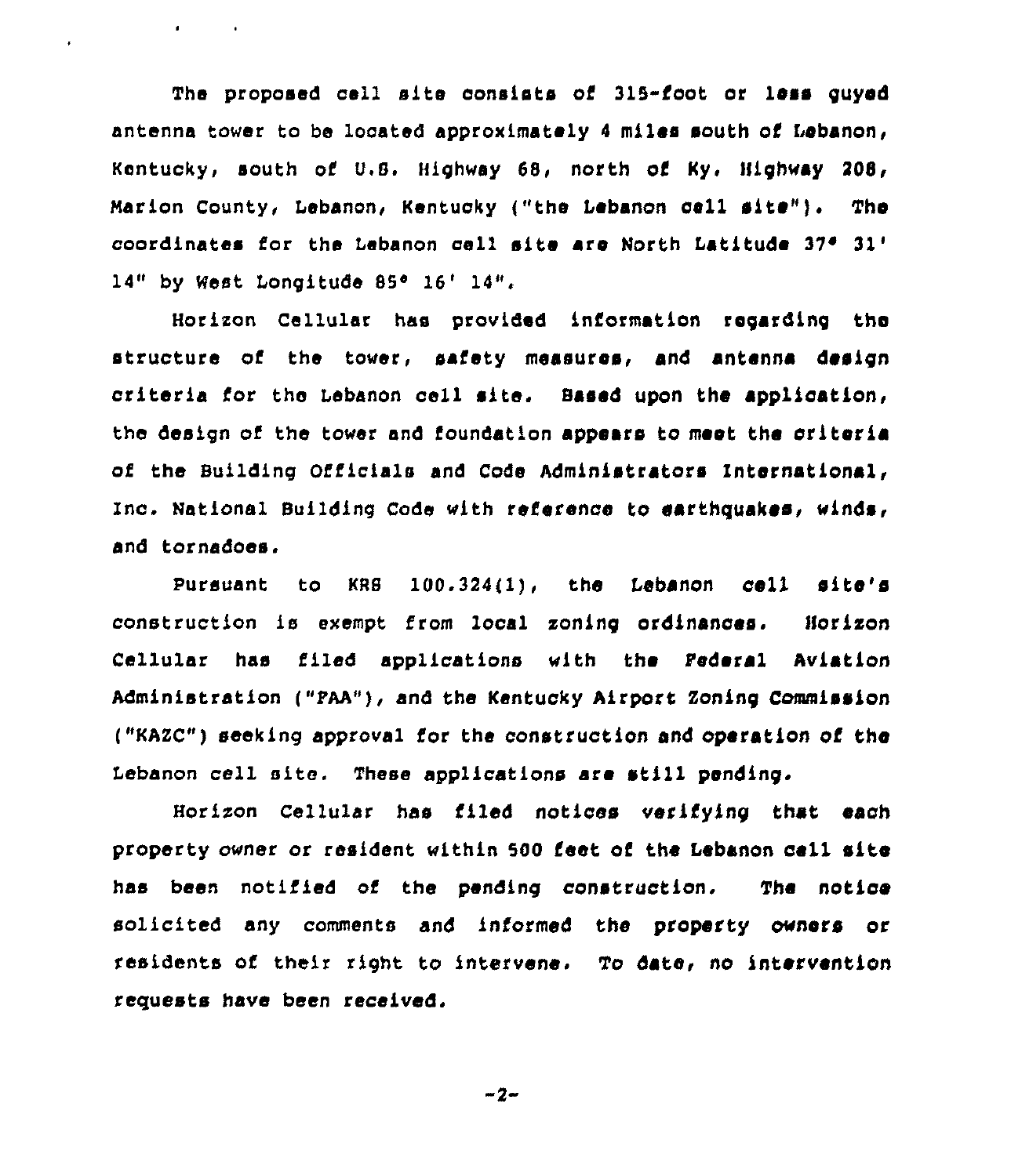Pursuant to KRS 278.280, the Commission is required to determine proper practices to be observed when it finds, upon complaint or on its own motion, that the facilities of any utility subject to its jurisdiction are unreasonable, unsafe, improper, or insufficient. To assist the Commission in its efforts to comply with this mandate, Horizon Cellular should notify the Commission if it does not use this antenna tower to provide cellular radio telecommunications service in the manner set out in its application and this Order, Upon receipt of suoh notice, the Commission may, on its own motion, institute proceedings to consider the proper practices, including removal of the unused antenna tower, whioh should be observed by Horixon Cellular,

The Commission, having considered the evidence of record and being otherwise sufficiently advised, finds that Horizon Cellular should be granted a Certificate of Publio Convenience and Necessity to construct and operate the Lebanon cell site in RSA No. <sup>4</sup> under its previously approved tariff.

IT IS THEREFORE ORDERED that:

 $\mathbf{r} = \mathbf{r} \times \mathbf{r}$  .

1. Horizon Cellular be and it hereby is granted <sup>a</sup> Certificate of Public Convenience and Necessity to construct and operate the Lebanon cell site.

2. Horizon Cellular shall file a copy of the final decisions regarding its pending FAA and KAZC applications for this cell site construction within 10 days of receiving these decisions.

3. Horizon Cellular shall immediately notify the Commission in writing, if, after the antenna tower is built and utility

-3-